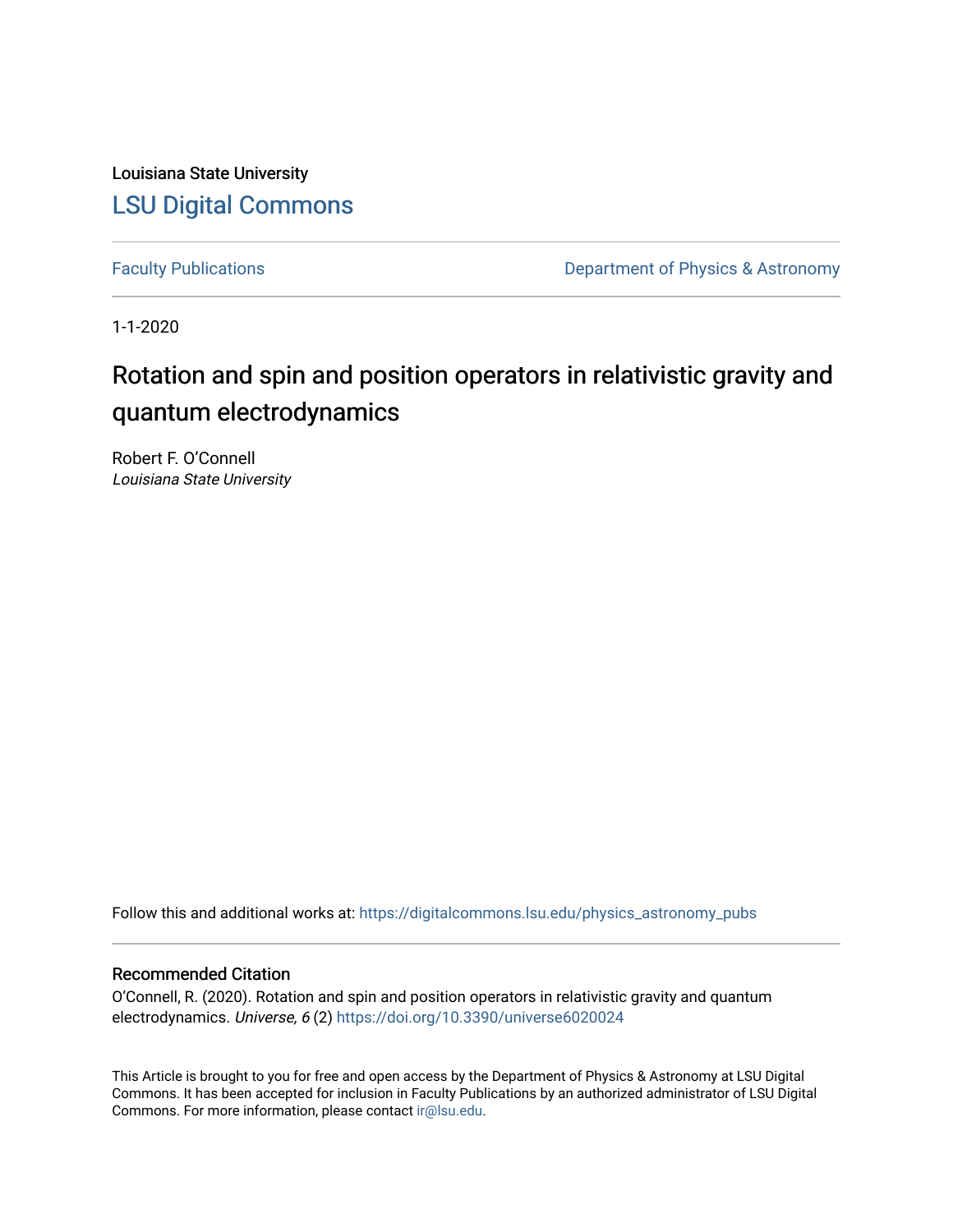



# *Review* **Rotation and Spin and Position Operators in Relativistic Gravity and Quantum Electrodynamics**

### **Robert F. O'Connel[l](https://orcid.org/0000-0003-1322-396X)**

Department of Physics and Astronomy, Louisiana State University, Baton Rouge, LA 70803-4001, USA; oconnell@phys.lsu.edu; Tel.: +1-225-578-6848

Received: 3 December 2019; Accepted: 16 January 2020; Published: 26 January 2020



**Abstract:** First, we examine how spin is treated in special relativity and the necessity of introducing spin supplementary conditions (SSC) and how they are related to the choice of a center-of-mass of a spinning particle. Next, we discuss quantum electrodynamics and the Foldy–Wouthuysen transformation which we note is a position operator identical to the Pryce–Newton–Wigner position operator. The classical version of the operators are shown to be essential for the treatment of classical relativistic particles in general relativity, of special interest being the case of binary systems (black holes/neutron stars) which emit gravitational radiation.

**Keywords:** rotation; spin; position operators

#### **1. Introduction**

Rotation effects in relativistic systems involve many new concepts not needed in non-relativistic classical physics. Some of these are quantum mechanical (where the emphasis is on 'spin'). Thus, our emphasis will be on quantum electrodynamics (QED) and both special and general relativity. Also, as in [\[1\]](#page-6-0), we often use 'spin' in the generic sense of meaning 'internal' spin in the case of an elementary particle and 'rotation' in the case of a macroscopic body.

In Section [2,](#page-1-0) we examine how spin is treated in special relativity by discussing spin supplementary conditions (SSC) and how it is related to the choice of a center-of-mass of a spinning particle. In Section [3,](#page-2-0) we discuss QED, particularly the Dirac equation and the Foldy–Wouthuysen transformation, which is used to consider positive energy particles. Even though it is not usually referenced to as a position operator, it is in fact equivalent to the Pryce–Newton–Wigner position operators, which we also discuss in detail in Section [3.](#page-2-0) In addition, the classical version of these operators turn out to be essential in treating classical relativistic particles in general relativity, which is the subject of Section [4.](#page-3-0) Of special interest is the treatment of spin precession in binary systems as well as gravitational radiation from the merger of the two objects (black holes or neutron starts). In Section [5](#page-5-0) we discuss our results.

### <span id="page-1-0"></span>**2. Special Relativity**

In classical mechanics, the spin is denoted by the 3-vector  $\rightarrow$ *S*. However, in special relativity, Mathisson [\[2\]](#page-6-1), who pioneered the study of spin in general relativity, generalized this to an anti-symmetric second rank tensor  $S_{\alpha\beta} = -S_{\beta\alpha}$ .  $\rightarrow$ 

Another possibility is to define an axial 4-vector *S*∝ which reduces to the 3-vector *S* in the rest-frame of the particle:

$$
S_{\alpha} = \frac{1}{2} \epsilon_{\alpha\beta\sigma\tau} \quad S^{\beta\sigma} U^{\tau}, \tag{1}
$$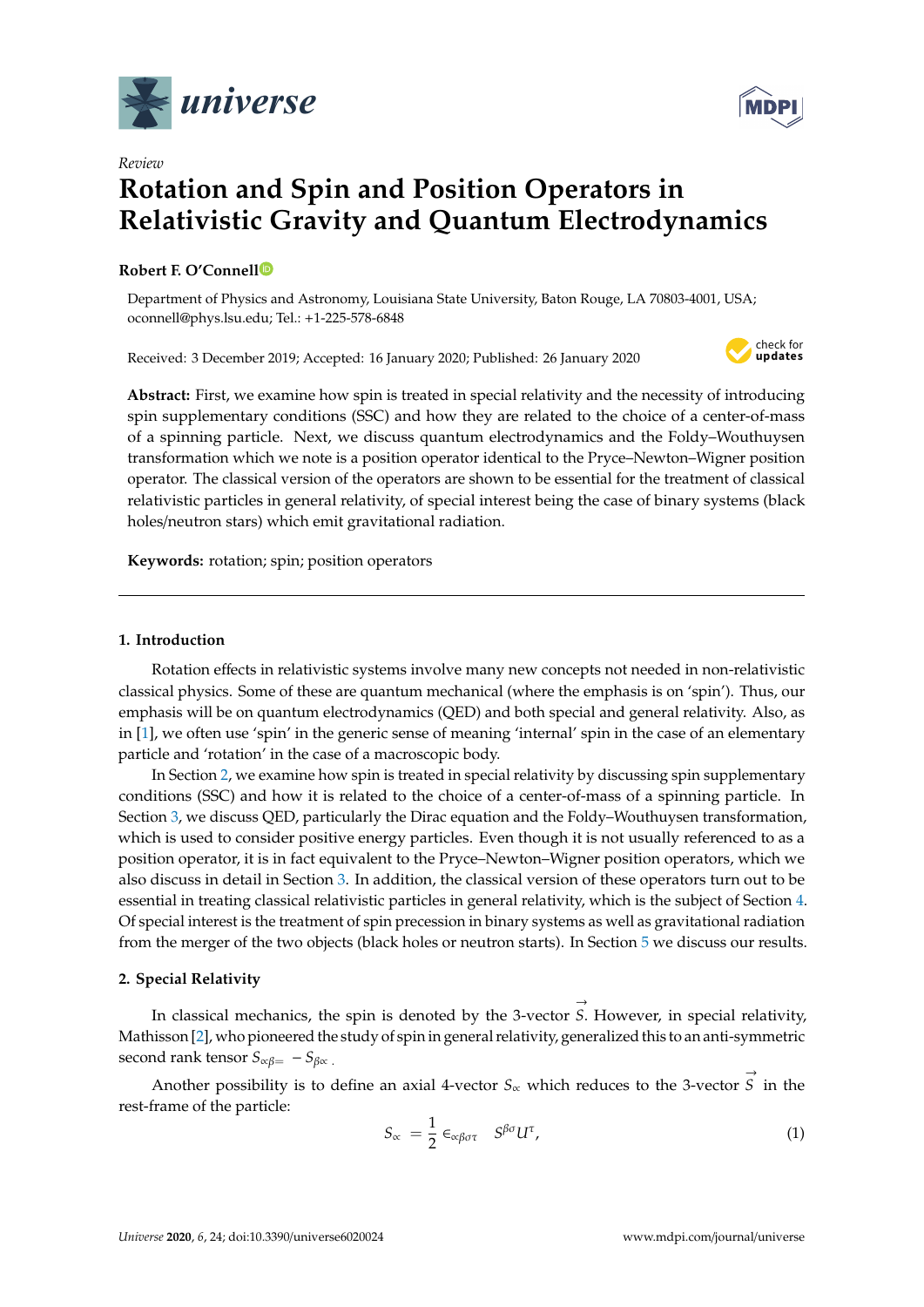where  $\epsilon_{\alpha\beta\sigma\tau}$  is the completely antisymmetic Levy-Civita tensor,  $U^{\tau} = (\gamma, \vec{v}/c)$  is the familiar 4-velocity, and  $S^{\infty} = (0, \vec{S})$  in the rest frame where  $\vec{v} = 0$ . Hence, using the fact that  $\in_{\alpha\beta\sigma\tau}$  is antisymmetric in  $\infty$ and  $τ$ , we obtain:

$$
U^{\alpha} S_{\alpha} = 0, \tag{2}
$$

so that the 4-vectors *U*<sup>∝</sup> and *S*<sup>∝</sup> are not only orthogonal in the rest frame as constructed but are also orthogonal in all frames. In addition, using the properties of the Levi-Citiva symbol and  $U^{\alpha}U_{\alpha} = -1$ , (1) may be inverted to give:

$$
S^{\alpha\beta} = \epsilon^{\alpha\beta\sigma\tau} S_{\sigma} U_{\tau}.
$$
\n(3)

Equation (2) is a spin supplementary condition (SSC) which ensures that even when  $\stackrel{\rightarrow}{v}$  is non-zero, *S* <sup>µ</sup> has only three independent components and similarly for *S* ∝β . In fact, we can obtain a different SSC by replacing *U<sup>τ</sup>* by *P<sup>τ</sup>*, the 4-momentum. This is related to the fact that there are essentially two basic rest systems for the particle, corresponding to either  $\vec{v} = 0$  or  $\vec{p} = 0$ . As a result, the definition of a rest frame is related to a choice of SSC which, in turn, is related to the choice of a center-or-mass for the spinning particle [\[3\]](#page-6-2). Thus, switching from one SSC (or rest-frame) to another is exactly the same as shifting the center of mass by a Lorentz transformation.

#### <span id="page-2-0"></span>**3. Quantum Electrodynamics (QED)**

A relativistic theory of the electron in the quantum regime is the Dirac equation. This equation reduces to the Pauli equation in the non-relativistic limit but in order to obtain in QED the various orders of relativistic corrections, written as terms involving powers of 1/m where m is the electron mass, the Dirac equation must be subjected to a unitary transformation, as written by Foldy–Wouthuysen (FW) in a pioneering paper [\[4\]](#page-6-3). In fact, the purpose of the FW transformation is to find a representation in which the small and large components are decoupled, so that one reduces to the Pauli description in the non-relativistic limit and the other describes the negative energy states. For this reason, the FW method is overwhelmingly used in discussing problems involving positive energy states [\[5,](#page-6-4)[6\]](#page-6-5). The FW approach resulted in new position and spin operators [\[5](#page-6-4)[,6\]](#page-6-5) and in a famous footnote (number 7 of the manuscript), FW referred to two other significant papers, Pryce [\[7\]](#page-6-6) and Newton–Wigner [\[8\]](#page-6-7), the main goals of which were to obtain position operators. Pryce explored many possibilities for generalizing the Newtonian definition of the mass-center of a spinning body to special relativity and the preferred choice is [\[7,](#page-6-6)[8\]](#page-6-7):

$$
\Delta r = \frac{S \times P}{m(mc^2 + P_0 c)}\tag{4}
$$

where ∆*r* is the shift in the usual canonical orbital coordinate, c is the velocity of light and *S* denotes the total spin.

Also:

$$
P_0^2 c^2 = P^2 c^2 + m^2 c^4 = (P_1^2 + P_2^2 + P_3^2) c^2 + m^2 c^4.
$$
 (5)

It turns out that the Pryce–Newton–Wigner (PNW) expression given in (4) is the same as the so-called mean position operator obtained by FW. The key goal of Newton–Wigner (NW) is to investigate the properties of a localized state for elementary systems of non-zero mass and arbitrary spin. The function they obtain has an associated position operator which has the property of preserving the positive energy of the wave function to which it is applied. In other words, NW are considering only positive energy particles in contrast to Dirac who considered both positive and negative energy particles. Moreover, NW also considered arbitrary spin of the constituent particles. They also required that the position operators commute with each other in addition to other invariance requirements. Especially important, as we shall discuss in more detail below, is the localization requirement. In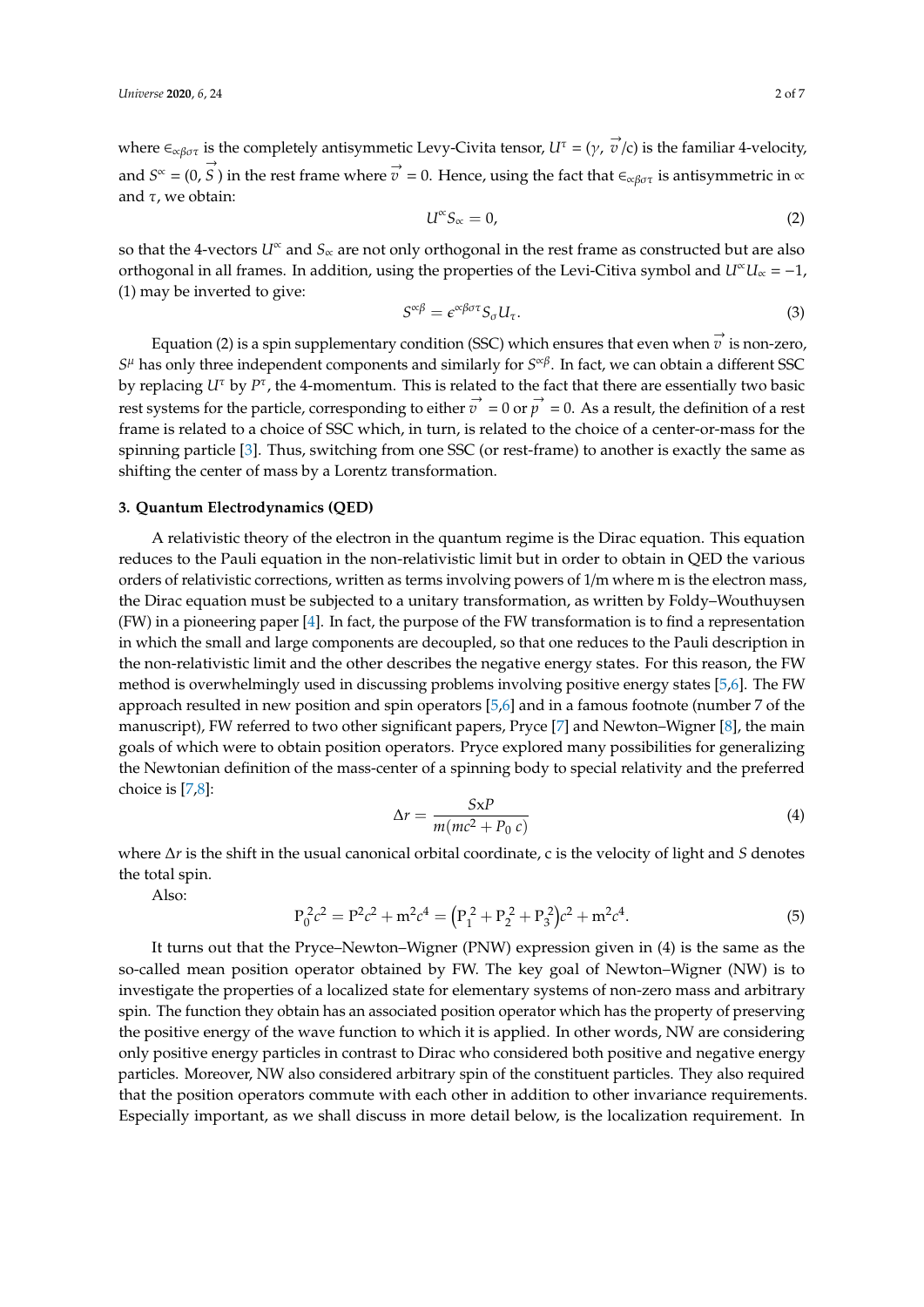particular, for the case of spin 0, NW concluded that the only state which is localized at the origin at time  $t = 0$  is given in momentum space by:

$$
\psi_0(P) = (2\pi)^{-\frac{3}{2}} P_0.
$$
\n(6)

The corresponding localized wave function in coordinate space is such that it is spread out over a Compton wavelength [\[8\]](#page-6-7).

In addition, the correct Hermitian position operator  $\mathrm{q}^\mathrm{k}$  for the k- coordinate with an eigenvalue  $\mathrm{x}^\mathrm{k}$ is calculated to be given by the equation:

$$
q^k \psi_0(p) = -i \left(\frac{\partial}{\partial P_k} + p^k / 2P_0^2\right) \psi_0(p),\tag{7}
$$

where only the first term in Equation (7) corresponds to the customary  $q^k$  operator. As noted by Equation [\[8\]](#page-6-7), this result for  $q^k$  corresponds to the result given by Pryce [\[7\]](#page-6-6) in for the case of spin  $s =$ 1/2. Pryce investigated how the mass-center of the constituent interacting particles could be defined in relativity and, in particular, he examined various generalizations of the Newtonian definition. He eventually settled on a definition which is the mean of the coordinates of the individual particles weighted with the total energy and the rest mass of the total system. This definition of the mass-center ensures that it is at rest in a frame in which the total momentum is zero but is does depend on the frame in which it is defined. In other words, it is not covariant but it does coincide with the choice of NW. It is written down explicitly in [\[4\]](#page-6-3). The equivalence of the Pryce and NW position operators for arbitrary spin has been given by Lorente and Roman [\[9\]](#page-6-8), who made extensive use of gauge symmetries associated with the inhomogeneous Lorentz group generators.

In essence, Equation (4) was also used in the theoretical calculation of the 2-body spin precession which has now been verified by observations [\[10\]](#page-6-9). A notable derivation of (4) was carried out by Hanson and Regge [\[11\]](#page-6-10) using a canonical formalism following Dirac's approach for constrained Hamiltonian systems [\[12\]](#page-6-11). This was followed up by a paper by Hojman and Regge [\[13\]](#page-6-12) who used some improved techniques to obtain similar results and also generalize the previous special relativistic work to the framework of general Relativity. A similar approach to the problem is the work of Ramond [\[14\]](#page-6-13).

Finally, we note that the NW operator  $q(t)$  obeys the relationship [\[15\]](#page-6-14):

$$
\langle q(t) \rangle = \langle q(0) \rangle + t \langle v \rangle, \tag{8}
$$

where:

$$
\langle \mathbf{v} \rangle = (P/P_0). \tag{9}
$$

Thus, the familiar relation between velocity and momentum in relativistic classical mechanics holds for the quantum mechanical operators of NW theory, which is a welcome property in applications.

#### <span id="page-3-0"></span>**4. Classical Relativistic Systems**

Applications in QED did not refer to position operators per se and no thought was given to the possibility that they had an important role to play in classical relativistic systems, as was first discovered by Barker and the present author.

In a postscript, Pryce also refers to similar work carried out by Papapetrou. Pryce and others refer to the total energy  $P_0$  as E and  $P_0$  is defined in (5). The total spin is *S*. To lowest order,  $P = mv$  so that in the non-relativistic limit (4) becomes:

$$
\Delta r = \frac{S \times v}{2mc^2}.
$$
\n(10)

We notice that this is a lowest-order (or  $c^{-2}$ ) contribution.

Pryce made extensive use of the energy-momentum tensor in his analysis and it is interesting to note that Møller also used this tensor extensively [\[16,](#page-6-15)[17\]](#page-6-16). Møller pointed out that, in special relativity,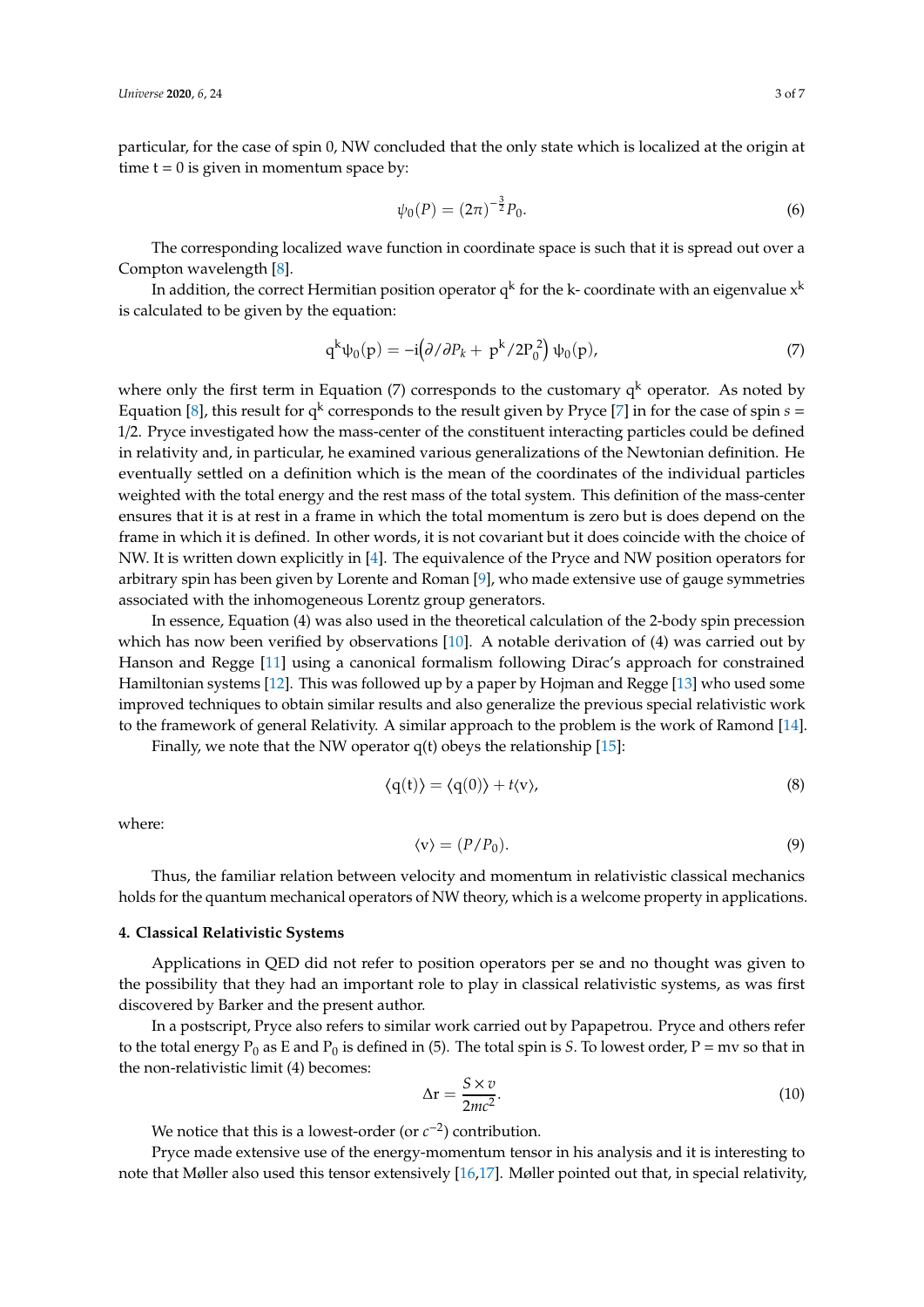a particle with structure and spin S (its angular momentum vector in the rest system K(0)) must always have a finite extension and that there is a '...difference ∆r between the simultaneous positions of the center of mass in its own rest system  $K(0)$  and system K (obtained from  $K(0)$  by a Lorentz transformation with velocity v)...' where:

$$
\Delta r = \frac{S \times v}{mc^2} \text{(Moller)}.
$$
\n(11)

The factor of 2 difference between Equations (10) and (11) was explained in detail in [\[18\]](#page-6-17) and is due to the fact that Møller's derivation did not include the fact that most physical systems include an extra Lorentz transformation arising from Thomas precession (rotation) caused by acceleration. On the other hand, the phenomenon is already incorporated in the work of Pryce, and it is interesting to note that it is in keeping with the localization postulate of Newton–Wigner since the ∆r is associated with the uniform motion of the center of energy of the system.

At this stage, I recall how Barker and I arrived at identifying the NW position operator as the position operator in the classical two-body relativistic case and how the Møller approach entered the picture. We were interested in spin precession in gravitational physics and, motivated by the specific predictions of Schiff [\[19\]](#page-6-18), we decided to thoroughly investigate the history of the area and come up with, hopefully, a new approach. This was achieved by our 1-body paper entitled "Derivation of the Equations of Motion of a Gyroscope from the Quantum Theory of Gravitation" [\[20\]](#page-6-19), where, in contrast to previous approaches, the effects of spin were included ab initio. Our approach was based on a potential derived from Gupta's quantum theory of gravitation [\[21\]](#page-6-20) for the scattering of two spin  $\frac{1}{2}$ particles. Next, based on the universal nature of gravitation, we obtained the corresponding classical results by letting [\[20\]](#page-6-19).

$$
\frac{1}{2}\hbar\,\sigma \to S. \tag{12}
$$

Our resulting Hamiltonian immediately enabled us to obtain Schiff's results for 1-body spin precession but with different results for the orbital equations. Later, in [\[22\]](#page-6-21), we showed that our results and these of Schiff were the same if one took account of the fact that apparent differences are due only to different locations of the center of mass. Such differences were explained to some extent by Møller's transformation, given by Equation (11). Still to be explained is why we obtained the same results as Schiff for spin precession since our results differed from these of Schiff by factor of the order of ∆r given in Equation (4). The answer is that what is generally referred to as actual spin precession results are obtained after averaging over a complete orbit and, if we examine (11), we note that the change in *S* over the orbit is also of order S and negligible (since non-relativistic spin precession results are, by definition, linear in the spin). Also, the change in v over the orbit is also zero and hence the change is ∆r over the orbit is zero. Of course, it should be emphasized that this will no longer be true for more relativistic motion (as, for example, the LIGO-VIRGO orbits).

The systems of primary interest are 2-body systems and the first calculation of a 2-body spin precession was carried out in [\[23\]](#page-6-22) and we note that the theoretical prediction has been verified [\[10\]](#page-6-9). In fact, our calculation had classical position operators built in to it ab initio.

Next, we note that the different choices of the location of the center of mass goes back to the work of Mathisson [\[2\]](#page-6-1), who pioneered the study of spin in general relativity. He defined the spin in the rest system as the 3-vector *S*, which he then generalized to the 4-vector  $S_{\alpha}$ , which he wrote in terms of the second rank term *S<sup>αβ</sup>,* as discussed in Section [2.](#page-1-0) We note that Equation (1) has the same form as the Pauli–Lubanski vector but in the latter the spin tensor is replaced by the spin plus orbital momentum tensor and the position 4-vector is replaced by the momentum 4-vector to give a 4-vector on the left hand side whose scalar product is a Casimir invariant.

The relation between  $S_{\alpha\beta}$  and  $S^{\mu}$  is not unique [\[18,](#page-6-17)[22\]](#page-6-21) but depends on the choice of the so-called spin supplementary condition, which in turn depends on the coordinate system chosen. Popular choices are S<sup> $\alpha\beta$ </sup> U<sub>β</sub> = 0 and S<sup> $\alpha\beta$ </sup> p<sub>β</sub> = 0 where U<sub>β</sub> and p<sub>β</sub> are 4 - velocity and 4 – momentum vectors.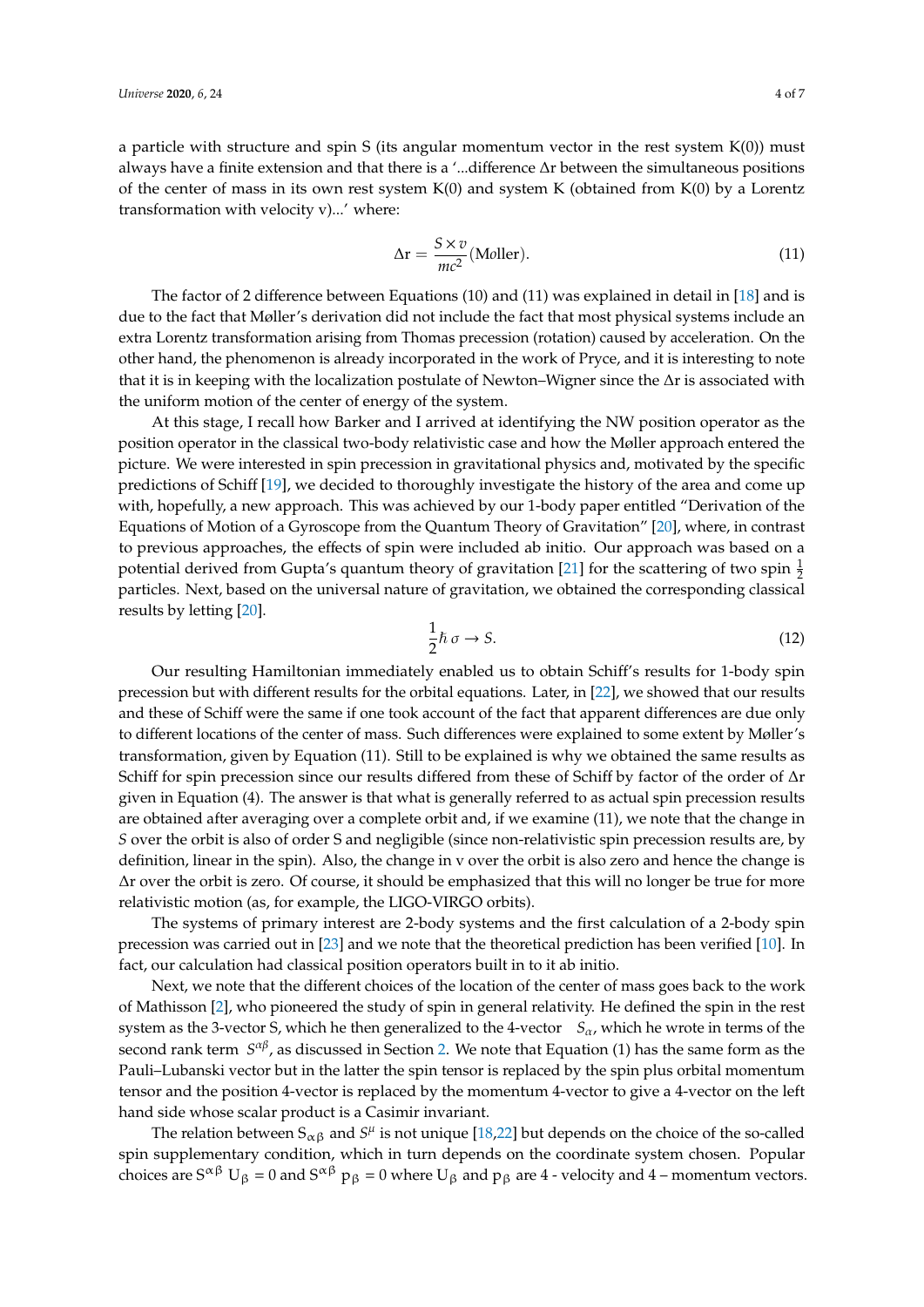However, these choices, because they are covariant, are not suitable for treating an accelerating particle, and so, we introduced a new supplementary condition [\[3,](#page-6-2)[22\]](#page-6-21):

$$
2S^{i4} + S^{ij}U_j = 0.
$$
 (13)

This choice also got rid of problems (such as classical Zitterbewewegung [\[4\]](#page-6-3), which we note is due to an interference between positive and negative components in the wave packet and this is eliminated by choosing a wave packet pertaining to a positive energy [\[8\]](#page-6-7)) This non-covariant choice (13) corresponds to the choice of the N W positive operator ∆r given by Equation (4) Thus, such a choice should by made in all spin calculations. To our knowledge, this is the first time that the Newton–Wigner and Pryce operator was applied to strictly a classical problem [\[20,](#page-6-19)[21\]](#page-6-20). The reason why Møller's result does not directly correspond to the correct position operator is that it resulted in calculating the shift in the center-of-mass due to Lorentz transformations without rotations, thereby ignoring the rotation associated with the acceleration of the moving particle [\[23\]](#page-6-22), as we have explained in [\[18\]](#page-6-17). Møller's choice,  $S^{\beta\sigma}U_\beta=0$ , corresponds to the choice of the rest frame of the electron (a non-inertial frame) and thus the quantum generalization does not include the Thomas contribution [\[23\]](#page-6-22). Our choice (essentially what Jackson [\[24\]](#page-6-23) refers to as the non-rotating frame) actually corresponds to the choice of an inertial frame given by (13). In fact, a heuristic explanation of why the corrected Møller results gives the NW position operator is that it continually shifts the center-of-mass as time develops so that the wave function retains its localization property, in conformity with the basic requirement of Newton–Wigner.

It is also notable that the non-relativistic limit of the NW position operator (4) is the same as the FW operator if one drops the second and third terms in the Equation (23) of the FW paper. It was actually derived in [\[18\]](#page-6-17) by generalizing Møller's classical result [\[18\]](#page-6-17) to include both rotation and quantum effects and was used to derive all relativistic terms involving spin terms arising from the Dirac equation that were formerly derived using the more complex FW transformation.

#### <span id="page-5-0"></span>**5. Discussion**

In summary, the NW-Pryce position operator (4), generally referred to simply as the NW position operator, which we initially identified in our two-body gravitational spin precession paper [\[24\]](#page-6-23), is the operator of choice in all applications in QED [\[17\]](#page-6-16) and classical general relativistic theory [\[22](#page-6-21)[–24\]](#page-6-23). It also plays an essential role in the analysis of gravitational wave generation [\[23,](#page-6-22)[25](#page-6-24)[,26\]](#page-7-0).

The recent observation of gravitational radiation from black hole and neutron star binary systems requires a sophisticated numerical analysis which must include the incorporation of a PNW position operator, as was realized particularly by Damour and collaborators [\[27\]](#page-7-1).

Finally, we note that the above also provides the basis of an explanation of hidden momentum [\[28–](#page-7-2) [31\]](#page-7-3), which is a relativistic quantity which occurs in otherwise non-relativistic systems in order to obtain the correct energy and momentum balances. Taking the time derivative of (6) and neglecting the very small second order terms, we find that:

$$
\Delta P = \frac{S \times a}{2c^2},\tag{14}
$$

where a is the acceleration, which is a very general expression for hidden momentum and in the case where  $a = e E/m$ , where E is the electric field and in particular, in electrodynamics, where the magnetic dipole momentum M is proportional to S, we obtain [\[30\]](#page-7-4):

$$
\Delta P = k \frac{M \times E}{c^2},\tag{15}
$$

where k is a constant. This is a common result appearing in most discussions of hidden momentum in electromagnetism [\[28–](#page-7-2)[31\]](#page-7-3).

**Funding:** This research received no external funding.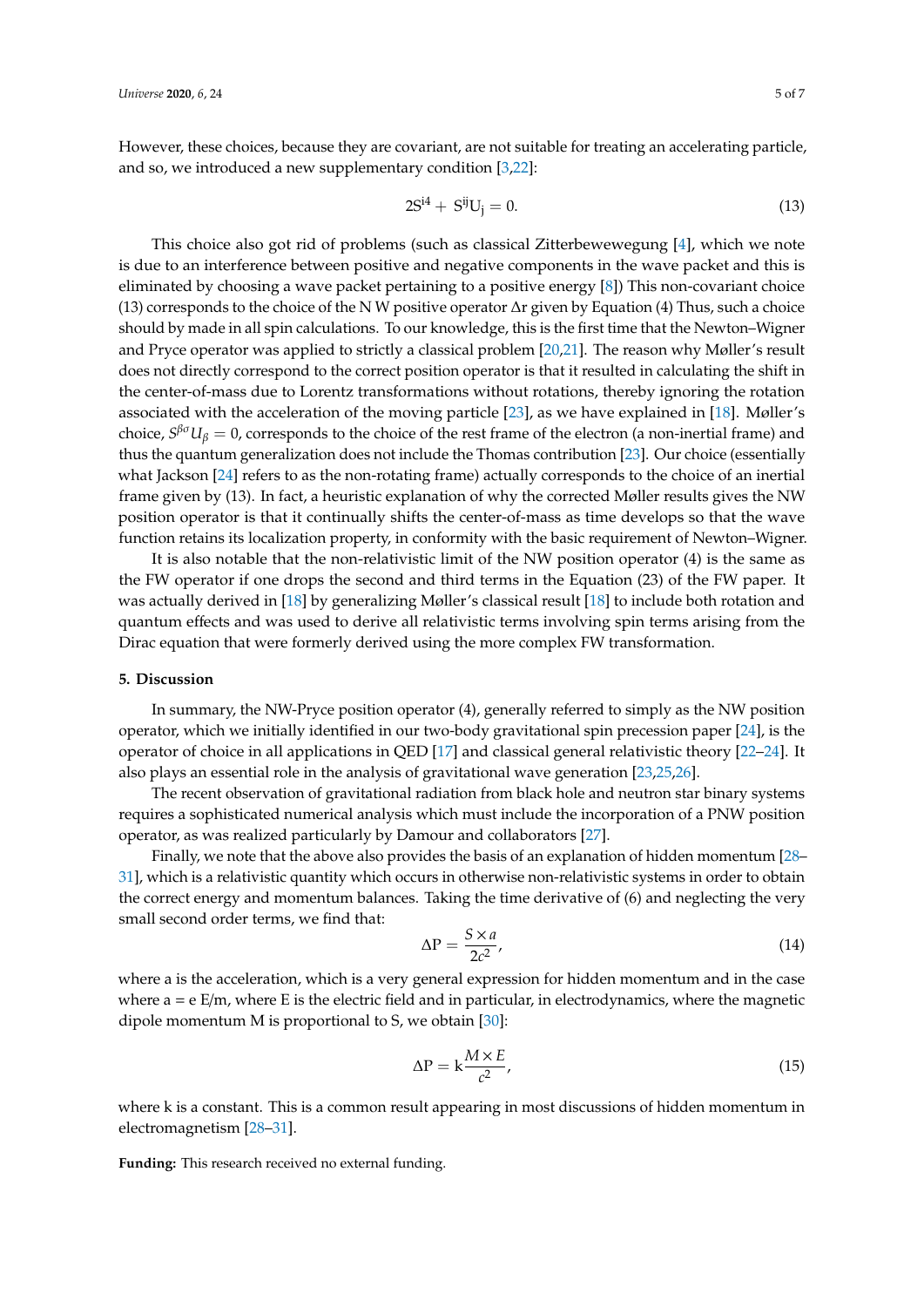**Acknowledgments:** This research received no external funding. This work was partially supported by LSU Boyd Professor Research support funds. The author would like to thank Professor Pierre Ramond for introducing him to his own work  $[14]$  on position operators.

**Conflicts of Interest:** The author declares no conflict of interest.

## **References**

- <span id="page-6-0"></span>1. O'Connell, R.F. Rotation and Spin in Physics. In *General Relativity and John Archibald Wheeler*, 1st ed.; Ciufolini, I., Matzner, R., Eds.; Springer: New York, NY, USA, 2010.
- <span id="page-6-1"></span>2. Mathisson, M. Neue mechanik materieller systems. *Acta Phys. Pol.* **1937**, *6*, 163.
- <span id="page-6-2"></span>3. Barker, B.M.; O'Connell, R.F. Nongeodesic motion in general relativity. *Gen. Relat. Gravit.* **1974**, *5*, 539. [\[CrossRef\]](http://dx.doi.org/10.1007/BF02451397)
- <span id="page-6-3"></span>4. Foldy, L.; Wouthuysen, S.A. On the Dirac theory of spin 1/2 particles and its non-relativistic limit. *Phys. Rev.* **1950**, *78*, 29. [\[CrossRef\]](http://dx.doi.org/10.1103/PhysRev.78.29)
- <span id="page-6-4"></span>5. Bjorken, J.D.; Drell, S.D. *Relativistic Quantum Mechanics*; McGraw Hill: New York, NY, USA, 1964.
- <span id="page-6-5"></span>6. Schweber, S.S. *An Introduction to Relativistic Quantum Field Theory*; Harper and Row: New York, NY, USA, 1962.
- <span id="page-6-6"></span>7. Pryce, M.H.L. The mass-centre in the restricted theory of relativity and its connexion with the quantum theory of elementary particles. *Proc. Roy. Soc.* **1948**, *A195*, 62.
- <span id="page-6-7"></span>8. Newton, T.D.; Wigner, E. Localized states for elementary systems Revs. *Modern Phys.* **1949**, *21*, 400. [\[CrossRef\]](http://dx.doi.org/10.1103/RevModPhys.21.400)
- <span id="page-6-8"></span>9. Lorente, M.; Roman, P. General expressions for the position and spin operators of relativistic systems. *J. Math. Phys.* **1973**, *15*, 70. [\[CrossRef\]](http://dx.doi.org/10.1063/1.1666508)
- <span id="page-6-9"></span>10. Breton, R.P.; Kaspi, V.M.; Kramer, M.; McLaughlin, M.A.; Lyutikov, M.; Ransom, S.M.; Stairs, I.H.; Ferdman, R.D.; Camilo, F.; Possenti, A. Relativistic spin precession in the double pulsar. *Science* **2008**, *321*, 104. [\[CrossRef\]](http://dx.doi.org/10.1126/science.1159295) [\[PubMed\]](http://www.ncbi.nlm.nih.gov/pubmed/18599782)
- <span id="page-6-10"></span>11. Hanson, A.J.; Regge, T. The relativistic spherical top. *Ann Phys.* **1974**, *87*, 498. [\[CrossRef\]](http://dx.doi.org/10.1016/0003-4916(74)90046-3)
- <span id="page-6-11"></span>12. Dirac, P.A.M. Forms of relativistic dynamics. *Rev. Mod. Phys.* **1949**, *21*, 392. [\[CrossRef\]](http://dx.doi.org/10.1103/RevModPhys.21.392)
- <span id="page-6-12"></span>13. Hojman, S.; Regge, T. *Studies in Mathematical Physiocs, Essays in Honor of Valentine Bargmann*; Lieb, E.H., Simon, B., Wightman, A.S., Hojman, S., Eds.; Princeton University Press: Princeton, NJ, USA, 1976.
- <span id="page-6-13"></span>14. Ramond, P. *Group Theory. A Physicist's Survey*; Cambridge University Press: Cambridge, UK, 2010.
- <span id="page-6-14"></span>15. O'Connell, R.F.; Wigner, E.P. On the relation between momentum and velocity for elementary systems. *Phys. Lett.* **1977**, *61A*, 353. [\[CrossRef\]](http://dx.doi.org/10.1016/0375-9601(77)90329-2)
- <span id="page-6-15"></span>16. Møller, C. On the Definition of the Centre of Gravity of an Arbitrary Closed System in the Theory of Relativity. Available online: https://www.stp.dias.ie/Communications/[DIAS-STP-Communications-005-Moller.pdf](https://www.stp.dias.ie/Communications/DIAS-STP-Communications-005-Moller.pdf) (accessed on 22 January 2020).
- <span id="page-6-16"></span>17. Møller, C. *The Theory of Relativity*, 2nd ed.; Oxford University Press: Oxford, UK, 1972.
- <span id="page-6-17"></span>18. O'Connell, R.F. Electron interaction with the spin angular momentum of the electromagnetic field. *J. Phys. A* **2017**, *50*, 085306. [\[CrossRef\]](http://dx.doi.org/10.1088/1751-8121/aa5575)
- <span id="page-6-18"></span>19. Schiff, L.I. Motion of a gyroscope according to Einstein's theory of gravitation. *Proc. Natl. Acad. Sci. USA* **1960**, *46*, 871. [\[CrossRef\]](http://dx.doi.org/10.1073/pnas.46.6.871)
- <span id="page-6-19"></span>20. Barker, B.M.; O'Connell, R.F. Derivation of the equations of motion of a gyroscope from the quantum theory of gravitation. *Phys. Rev. D* **1970**, *2*, 1428. [\[CrossRef\]](http://dx.doi.org/10.1103/PhysRevD.2.1428)
- <span id="page-6-20"></span>21. Barker, B.M.; Gupta, S.N.; Haracz, R.D. One-graviton exchange interaction of elementary particles. *Phys. Rev.* **1966**, *149*, 1027. [\[CrossRef\]](http://dx.doi.org/10.1103/PhysRev.149.1027)
- <span id="page-6-21"></span>22. Barker, B.M.; O'Connell, R.F. General Relativistic Effects in Binary Systems. Available online: [https:](https://ui.adsabs.harvard.edu/abs/1978pans.proc..437B/abstract) //[ui.adsabs.harvard.edu](https://ui.adsabs.harvard.edu/abs/1978pans.proc..437B/abstract)/abs/1978pans.proc..437B/abstract (accessed on 22 January 2020).
- <span id="page-6-22"></span>23. Barker, B.M.; O'Connell, R.F. Gravitational two-body problem with arbitrary masses, spins, and quadrupole moments. *Phys. Rev. D* **1975**, *12*, 329. [\[CrossRef\]](http://dx.doi.org/10.1103/PhysRevD.12.329)
- <span id="page-6-23"></span>24. Jackson, J.D. *Classical Electrodynamics*, 3rd ed.; Wiley: New York, NY, USA, 1998.
- <span id="page-6-24"></span>25. Kidder, L.E. Coalescing binary systems of compact objects to (post)5/2-Newtonian order. V. Spin effects. *Phys. Rev. D* **1995**, *52*, 821. [\[CrossRef\]](http://dx.doi.org/10.1103/PhysRevD.52.821) [\[PubMed\]](http://www.ncbi.nlm.nih.gov/pubmed/10019303)